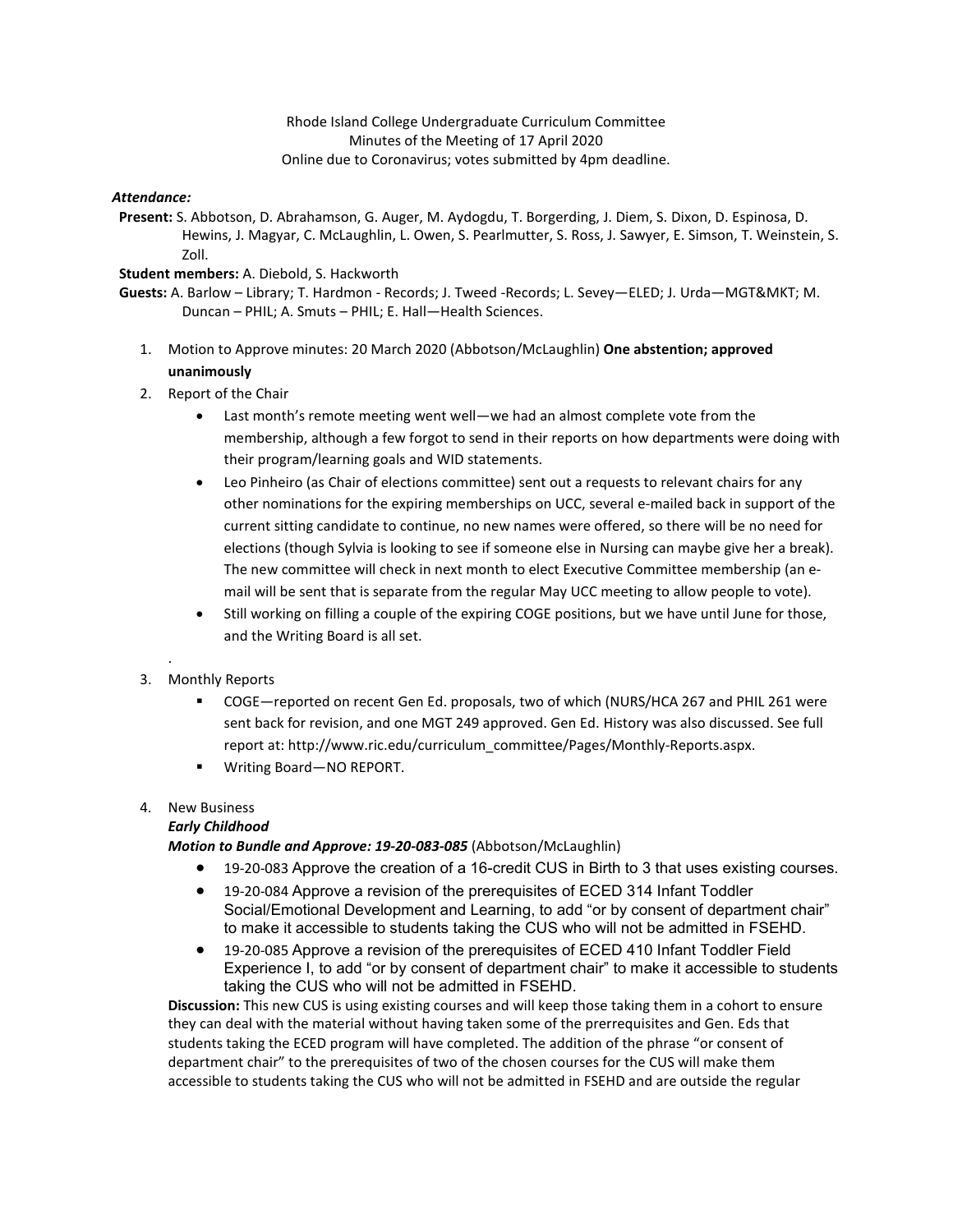major. It is hoped that some of those taking this CUS may stay on and decide to complete the full ECED program in the future.

*Action:* Approved Unanimously

## *Management and Marketing*

*Motion to Approve: 19-20-086* (Abbotson/McLaughlin)

• 19-20-086 Approve the revision of MGT 249 Business Statistics II, to adapt it to satisfy the AQSR General Education category. This will aid students who transfer in with MATH 240 to satisfy their MATH 238 program requirement (which would usually satisfy the AQRS distribution).

**Discussion:** By adapting MGT 249 Business Statistics II, to allow it to satisfy the AQSR General Education category will aid students who transfer in with MATH 240 to satisfy their MATH 238 program requirement (which would usually satisfy the AQRS distribution), and so not have to take an additional AQSR in place of the MATH 238.

*Action:* Approved Unanimously

### *Philosophy*

### *Motion to Bundle and Approve: 19-20-087-88* (Abbotson/McLaughlin)

- 19-20-087 Approve the creation of three new cross-disciplinary concentrations within the Philosophy major, beyond the current standard major (which is also being slightly revised and raised by one credit to 32): Knowledge and Reality (31-33 credits); Ethics and Society (31-33 credits), and History of Philosophy (32-33 credits).
- 19-20-088 Approve the creation of a new 4 credit course PHIL 354 Continental Philosophy for use in Philosophy programs

**Discussion:** This will create three new cross-disciplinary concentrations within the Philosophy major, beyond the current standard major (which is also being slightly revised and raised by one credit to 32 to incorporate the new PHIL 354 Continental Philosophy course (that will be used in all of these new concentrations) to strengthen their overall content. The new concentrations will be: Knowledge and Reality (31-33 credits); Ethics and Society (31-33 credits), and History of Philosophy (32-33 credits). New Academic Rhode Maps will need to be created for these new concentrations. *Action:* Approved Unanimously

# *Medical Imaging*

#### *Motion to Bundle and Approve: 19-20-089-142* (Abbotson/McLaughlin)

- 19-20-089 Approve a proposal to revise all of the Medical Imaging programs to better standardize and be able to structure them more effectively and increase the efficiency of content delivery, with several MEDI courses that will now be common to all the concentrations; these include MEDI 203, 205, MEDI 308 (which will also replace COMM 338 in the programs), MEDI 309, MEDI 410, and MEDI 463, also the credits for MEDI 255 will be increased. The Radiologic Technology concentration will be retitled Radiography, and all RADT course switched to RAD for their prefix to match current trends. To avoid confusion with the currently running programs, most courses will be created anew with new numbers, the few that are being revised using the same number have already been taken by the current cohort. Total credits will go up on three of these but will remain within guidelines due to Cognates double-counting with Gen Eds.
- 19-20-090 Approve the revision of DMS 305 Foundations of Diagnostic Medical Sonography, to change content, course title, prerequisite, when offered, and credits to more fully represent the general background in the discipline needed at this foundational stage.
- 19-20-091 Approve the revision of DMS 306 Sonographic Physics and Instrumentation, to change content, course title, when offered and credits to more fully represent this stage in the discipline.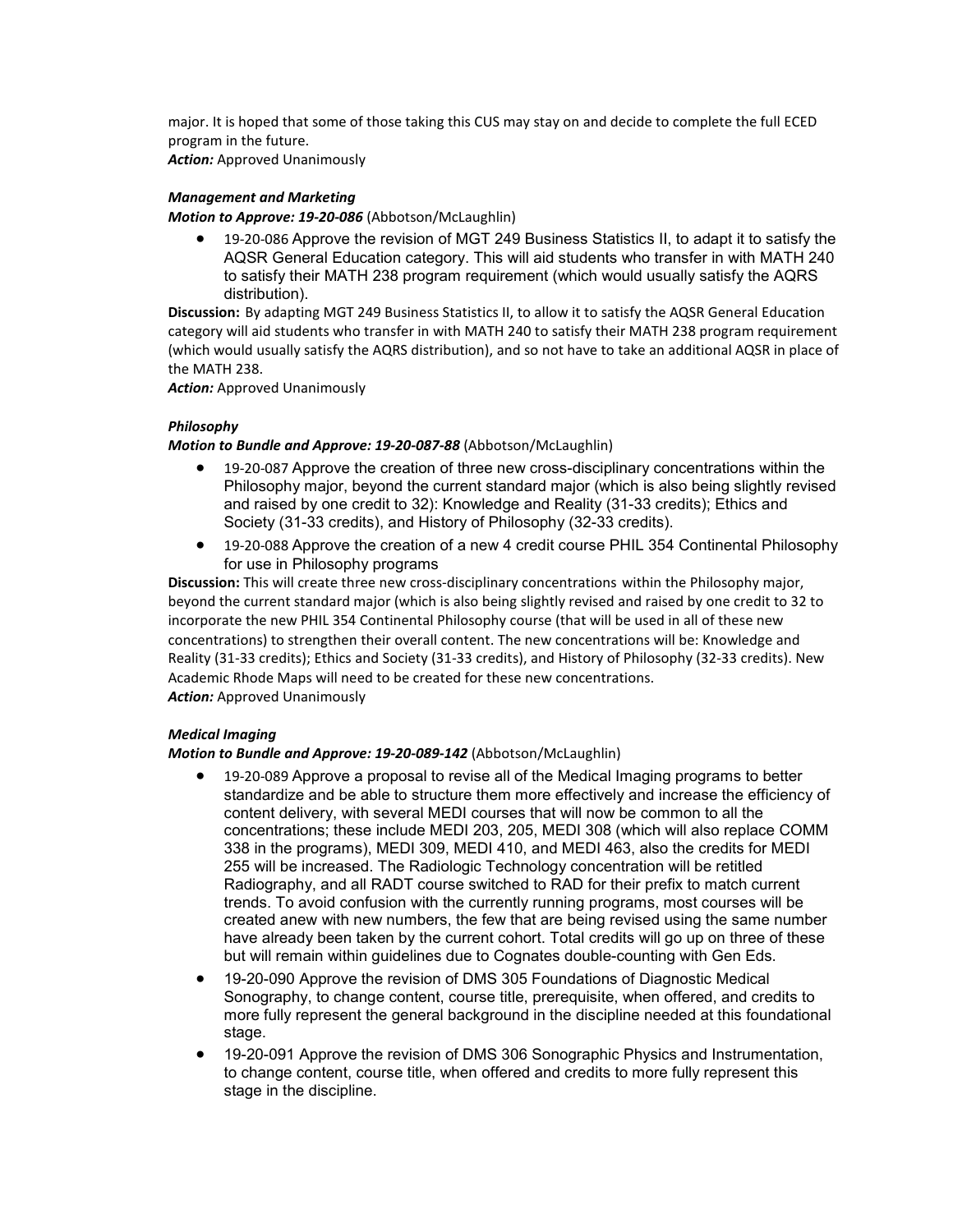- 19-20-092 Approve the creation of DMS 308 Abdominal and Small Parts Sonography.
- 19-20-093 Approve the creation of DMS 309 Clinical Education I
- 19-20-094 Approve the revision of DMS 312 Sonographic Women's Imaging, that will change content, title, description, and prerequisite to more fully represent this stage in the discipline.
- 19-20-095 Approve the creation of DMS 313 Clinical Education II.
- 19-20-096 Approve the creation of DMS 431 Obstetrical Sonography.
- 19-20-097 Approve the creation of DMS 432 Vascular Sonography.
- 19-20-098 Approve the creation of DMS 433 Clinical Education III.
- 19-20-099 Approve the creation of DMS 434 Advanced Procedures in Diagnostic Medical Sonography.
- 19-20-100 Approve the creation of DMS 435 Registry Review
- 19-20-101 Approve the creation of DMS 436 Clinical Education IV
- 19-20-102 Approve the creation of MRI 302 Foundations of Magnetic Resonance Imaging.
- 19-20-103 Approve the creation of MRI 303 Procedures I
- 19-20-104 Approve the creation of MRI 304 Physical Principles I
- 19-20-105 Approve the creation of MRI 305 Clinical Education I
- 19-20-106 Approve the creation of MRI 306 Procedures II
- 19-20-107 Approve the creation of MRI 307 Clinical Education II
- 19-20-108 Approve the creation of MRI 431 Physical Principles II
- 19-20-109 Approve the creation of MRI 432 Clinical Education III
- 19-20-110 Approve the creation of MRI 433 Advanced Procedures in MRI
- 19-20-111 Approve the creation of MRI 434 MRI Registry Review
- 19-20-112 Approve the creation of MRI 435 Clinical Education IV
- 19-20-113 Approve the creation of NMT 302 Foundations of Nuclear Medicine **Technology**
- 19-20-114 Approve the creation of NMT 303 Nuclear Medicine Procedures I
- 19-20-115 Approve the creation of NMT 304 Radiation Safety and Radiobiology
- 19-20-116 Approve the creation of NMT 306 Nuclear Medicine Procedures II and **Therapeutics**
- 19-20-117 Approve the creation of NMT 336 Clinical Education I
- 19-20-118 Approve the creation of NMT 337 Clinical Education II
- 19-20-119 Approve the creation of NMT 433 Radiopharmaceuticals in Nuclear Medicine
- 19-20-120 Approve the creation of NMT 434 Radiation Physics and Advanced **Instrumentation**
- 19-20-121 Approve the creation of NMT 436 Clinical Education III
- 19-20-122 Approve the creation of NMT 435 NMT Registry Review
- 19-20-123 Approve the creation of NMT 437 Clinical Education IV
- 19-20-124 Approve the creation of RAD 331 Foundations of Radiography
- 19-20-125 Approve the creation of RAD 332 Radiographic Procedures I
- 19-20-126 Approve the creation of RAD 334 Principles of Radiography
- 19-20-127 Approve the creation of RAD 336 Clinical Education I
- 19-20-128 Approve the creation of RAD 333 Radiographic Procedures II
- 19-20-129 Approve the creation of RAD 335 Radiation Physics
- 19-20-130 Approve the creation of RAD 338 Clinical Education II
- 19-20-131 Approve the creation of RAD 432 Advanced Principles and Radiobiology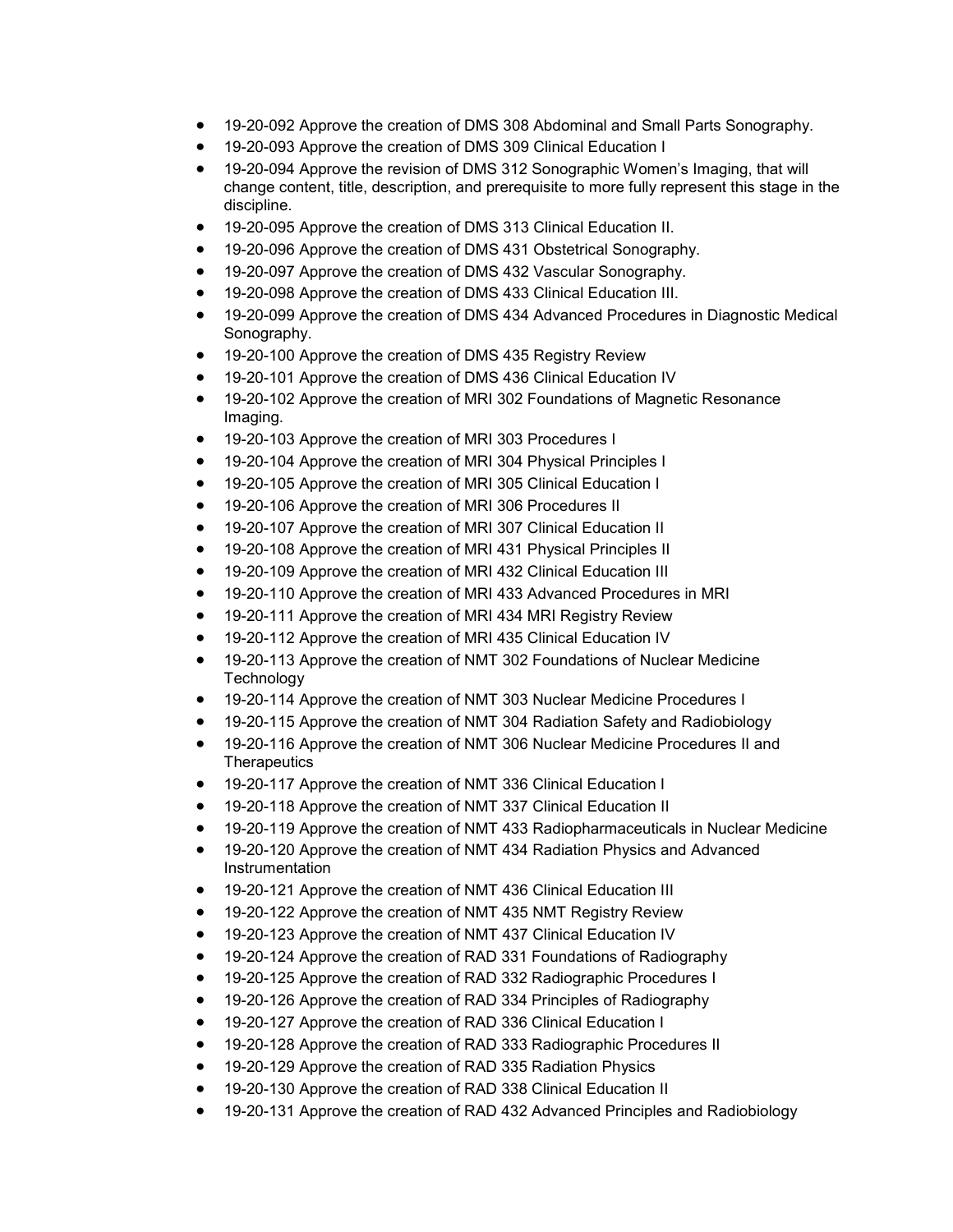- 19-20-132 Approve the creation of RAD 433 Clinical Education III
- 19-20-133 Approve the creation of RAD 434 Advanced Procedures in Radiography
- 19-20-134 Approve the creation of RAD 435 Registry Review
- 19-20-135 Approve the creation of RAD 436 Clinical Education IV
- 19-20-136 Approve the creation of MEDI 203 Complete Introduction to Medical Imaging
- 19-20-137 Approve the creation of MEDI 205 Medical Terminology in Medical Imaging
- 19-20-138 Approve the revision to the title of MEDI 255 Patient Care in Medical Imaging, as well as increase credits and contact time, and revise the description and prerequisite.
- 19-20-139 Approve the creation of MEDI 308 Professional Behavior in Medical Imaging
- 19-20-140 Approve the creation of MEDI 309 Sectional Anatomy in Medical Imaging
- 19-20-141 Approve the creation of MEDI 410 Pathology in Medical Imaging
- 19-20-142 Approve the creation of MEDI 463 Senior Seminar in Medical Imaging

**Discussion:** Asks to approve revisions to all of the Medical Imaging programs to better standardize and be able to structure them more effectively and increase the efficiency of content delivery; there will be the addition of several MEDI courses that will now be common to all the concentrations; these include MEDI 203, 205, MEDI 308 (which will also replace COMM 338 in the programs), MEDI 309, MEDI 410, and MEDI 463, also the credits for MEDI 255 will be increased. The Radiologic Technology concentration will be retitled Radiography, and all RADT course switched to RAD for their prefix to match current trends. To avoid confusion with the currently running programs, most courses will be created anew with new numbers, the few that are being revised using the same number have already been taken by the current cohort. Total credits will go up on three of these but will remain within guidelines due to Cognates double-counting with Gen Eds.

#090 revises DMS 305 Foundations of Diagnostic Medical Sonography, to change content, course title, prerequisite, when offered, and credits to more fully represent the general background in the discipline needed at this foundational stage. #091 revises DMS 306 Sonographic Physics and Instrumentation, to change content, course title, when offered and credits, and #094 revises DMS 312 Sonographic Women's Imaging, that will change content, title, description, and prerequisite. The other DMS courses are all "new" (essentially a better repackaging of the old ones): #092 DMS 308 Abdominal and Small Parts Sonography, #093 DMS 309 Clinical Education I, #095 DMS 313 Clinical Education II, #096 DMS 431 Obstetrical Sonography, #097 DMS 432 Vascular Sonography, #098 DMS 433 Clinical Education III, #099 DMS 434 Advanced Procedures in Diagnostic Medical Sonography, #100 DMS 435 Registry Review and #101 Approve the creation of DMS 436 Clinical Education IV

#102-112 are all "new" courses for MRI, respectively: MRI 302 Foundations of Magnetic Resonance Imaging, MRI 303 Procedures I, MRI 304 Physical Principles I, MRI 305 Clinical Education I, MRI 306 Procedures II, MRI 307 Clinical Education II, MRI 431 Physical Principles II, MRI 432 Clinical Education III, MRI 433 Advanced Procedures in MRI, MRI 434 MRI Registry Review, and MRI 435 Clinical Education IV. #113-123 are all "new" courses for NMT, respectively: NMT 302 Foundations of Nuclear Medicine Technology, NMT 303 Nuclear Medicine Procedures I, NMT 304 Radiation Safety and Radiobiology, NMT 306 Nuclear Medicine Procedures II and Therapeutics, NMT 336 Clinical Education I, NMT 337 Clinical Education II, NMT 433 Radiopharmaceuticals in Nuclear Medicine, Approve the creation of NMT 434 Radiation Physics and Advanced Instrumentation, NMT 436 Clinical Education III, NMT 435 NMT Registry Review, and NMT 437 Clinical Education IV.

The RADT prefix is being updated to the newer RAD, so the new courses #124-135 will all have this prefix and they will be, respectively: RAD 331 Foundations of Radiography, RAD 332 Radiographic Procedures I, RAD 334 Principles of Radiography, RAD 336 Clinical Education I, RAD 333 Radiographic Procedures II, RAD 335 Radiation Physics, RAD 338 Clinical Education II, RAD 432 Advanced Principles and Radiobiology, RAD 433 Clinical Education III, RAD 434 Advanced Procedures in Radiography, RAD 435 Registry Review, and RAD 436 Clinical Education IV.

Proposals #136-142 deal with the MEDI courses, all are "new" with the exception of #138 which will revise the title of MEDI 255 Patient Care in Medical Imaging, as well as increase credits and contact time, and revise the description and prerequisite. The new courses are, respectively, MEDI 203 Complete Introduction to Medical Imaging, MEDI 205 Medical Terminology in Medical Imaging, MEDI 308 Professional Behavior in Medical Imaging, MEDI 309 Sectional Anatomy in Medical Imaging, MEDI 410 Pathology in Medical Imaging, and MEDI 463 Senior Seminar in Medical Imaging. New Academic Rhode Maps will need to be created for these revised programs.